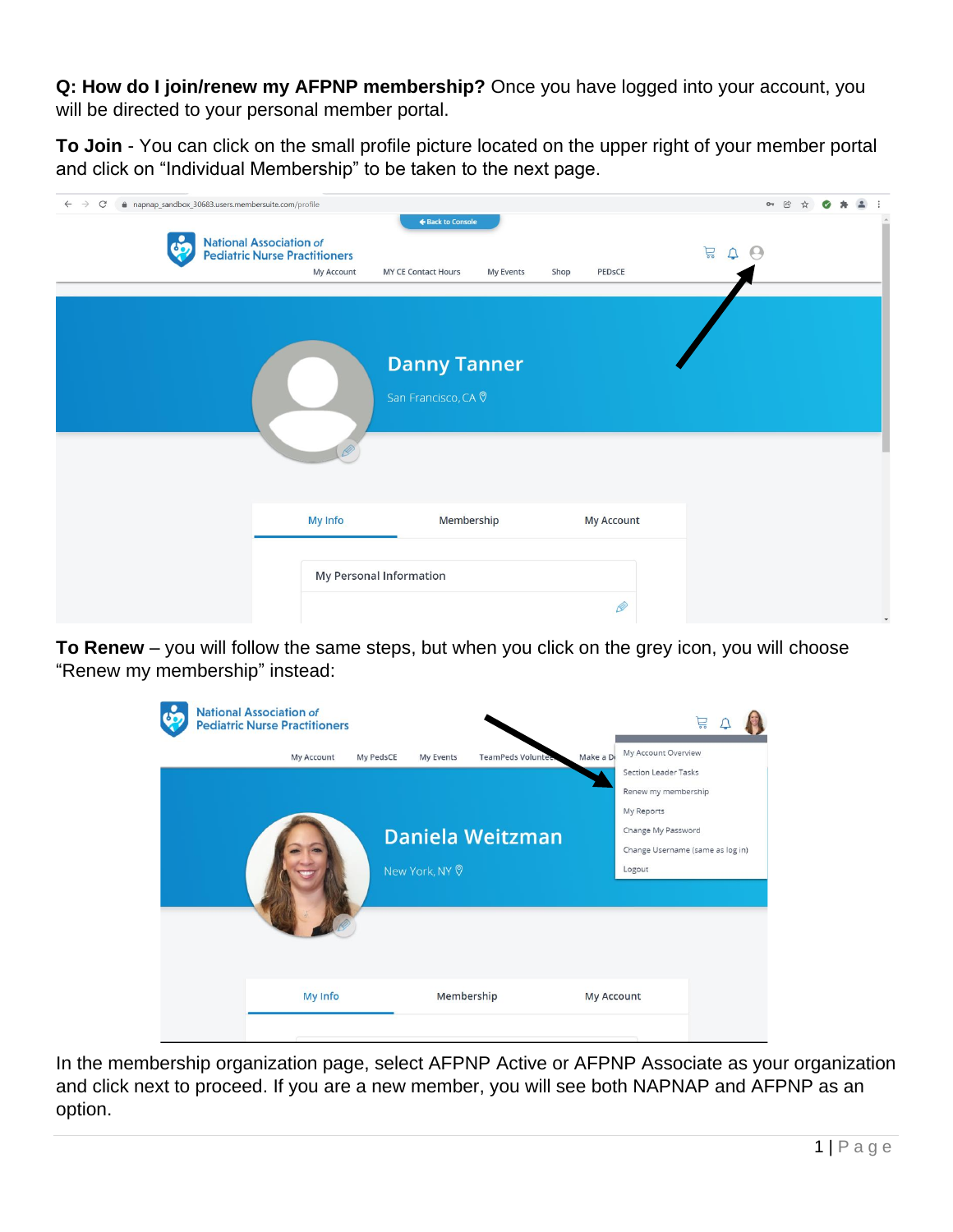|                   |                                                                                                           | ← Back to Console    |         | $\rightarrow$ |
|-------------------|-----------------------------------------------------------------------------------------------------------|----------------------|---------|---------------|
| hip Organizations | Membership Type                                                                                           | Membership Questions | Add-Ons | Summary       |
|                   |                                                                                                           |                      |         |               |
|                   |                                                                                                           |                      |         |               |
|                   | <b>Select Your Membership Organization</b><br>Please select the Membership Organization you wish to join. |                      |         |               |
|                   | <b>NAPNAP</b>                                                                                             |                      |         |               |
|                   | AFPNP                                                                                                     |                      |         |               |
|                   |                                                                                                           |                      |         |               |
|                   |                                                                                                           |                      |         |               |
|                   |                                                                                                           |                      |         |               |
|                   |                                                                                                           |                      |         |               |
|                   |                                                                                                           |                      |         |               |
|                   |                                                                                                           |                      |         |               |
|                   |                                                                                                           |                      |         | <b>Next</b>   |

Answer all the required membership questions and click next to proceed. You will not be able to complete your transaction, without completing all questions.

|                                 |                                                                                           | ← Back to Console           |         |             |
|---------------------------------|-------------------------------------------------------------------------------------------|-----------------------------|---------|-------------|
| <b>Membership Organizations</b> | Membership Type                                                                           | <b>Membership Questions</b> | Add-Ons | Summary     |
|                                 |                                                                                           |                             |         |             |
|                                 |                                                                                           |                             |         |             |
|                                 |                                                                                           |                             |         |             |
|                                 | <b>Membership Questions</b><br>Please answer the following questions                      |                             |         |             |
|                                 | Please charge my credit card and automatically renew my membership when it expires $\Box$ |                             |         |             |
|                                 | Profession:                                                                               |                             |         |             |
|                                 | What is your professional certification (select all that apply) *                         |                             |         |             |
|                                 | Acute Care PNP (PNP-AC)                                                                   |                             |         |             |
|                                 | Clinical Nurse Specialist (CNS)                                                           |                             |         |             |
|                                 | Family NP (FNP)                                                                           |                             |         |             |
|                                 | Neonatal NP (NNP)                                                                         |                             |         |             |
|                                 | Pediatric Mental Health Specialist (PMHS)                                                 |                             |         |             |
|                                 | Psychiatric Mental Health NP (PMHNP)                                                      |                             |         |             |
|                                 | Primary Care PNP (PNP-PC or PPCNP-BC)                                                     |                             |         |             |
|                                 | $\Box$ Student                                                                            |                             |         |             |
|                                 | $\Box$ None of the above apply                                                            |                             |         |             |
|                                 |                                                                                           |                             |         | <b>Next</b> |

In the donations page, you can choose to donate then click next to proceed.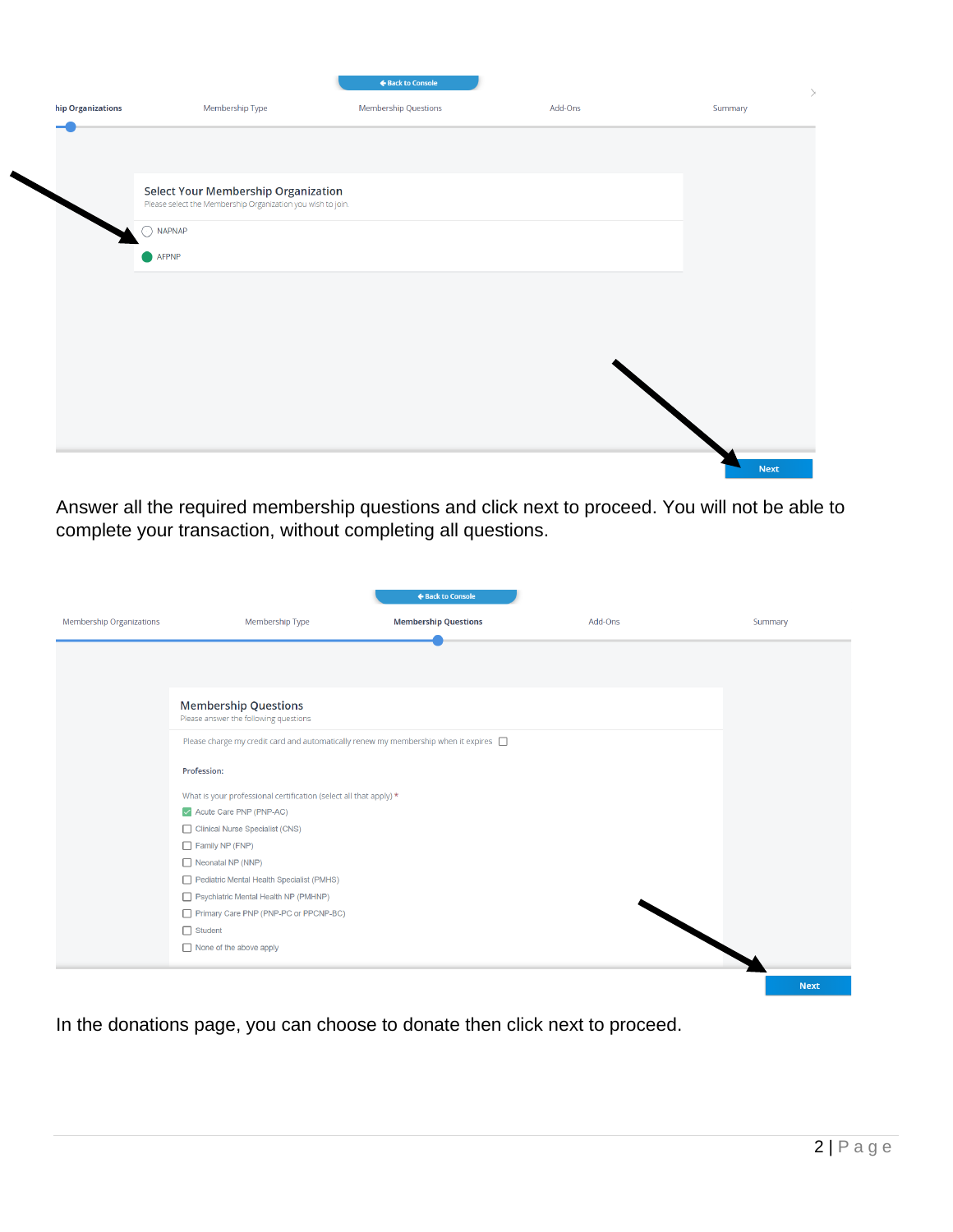|                                          |                                                                                                                                                                                                                                                                                                                                                | ← Back to Console           |                |         |
|------------------------------------------|------------------------------------------------------------------------------------------------------------------------------------------------------------------------------------------------------------------------------------------------------------------------------------------------------------------------------------------------|-----------------------------|----------------|---------|
| Membership Organizations                 | Membership Type                                                                                                                                                                                                                                                                                                                                | <b>Membership Questions</b> | <b>Add-Ons</b> | Summary |
|                                          |                                                                                                                                                                                                                                                                                                                                                |                             |                |         |
| <b>Donations</b>                         |                                                                                                                                                                                                                                                                                                                                                |                             |                |         |
| variety of topics.                       | NAPNAP Foundation Advanced Nursing Research Grants<br>When you donate to our advanced nursing research grants, you are<br>helping to fund child health and advanced practice nursing research<br>that will expand and improve knowledge and practice on a wide                                                                                 | \$25                        |                | Add     |
| Projects<br>role of nurse practitioners. | NAPNAP Foundation General Fund - including Practice and Patient<br>Your donation to our general fund allows the NAPNAP Foundation to<br>support the development of clinical resources, patient education<br>materials, practitioner continuing education and other special<br>projects that help improve child health outcomes and advance the | \$10                        |                | Add     |
|                                          |                                                                                                                                                                                                                                                                                                                                                |                             |                |         |

In the summary page, you will see your purchases. Click add to cart to proceed to the checkout page.

| Membership Organizations |                                                 | Membership Type | ← Back to Console<br>Membership Questions | Add-Ons | $\times \hat{\mathbb{I}}$<br>Summary |
|--------------------------|-------------------------------------------------|-----------------|-------------------------------------------|---------|--------------------------------------|
|                          |                                                 |                 |                                           |         |                                      |
|                          | <b>Your Selections</b><br><b>Membership Fee</b> |                 |                                           |         | Edit                                 |
|                          | <b>AFPNP Active</b>                             |                 |                                           |         | \$70.00                              |
|                          |                                                 |                 |                                           |         | Subtotal: \$70.00                    |
|                          |                                                 |                 |                                           |         |                                      |
|                          |                                                 |                 |                                           |         |                                      |
|                          |                                                 |                 |                                           |         |                                      |
|                          |                                                 |                 |                                           |         |                                      |
|                          |                                                 |                 |                                           |         | <b>Add to Cart</b>                   |

You will see your total purchases on the checkout page for your final review before proceeding to checkout.